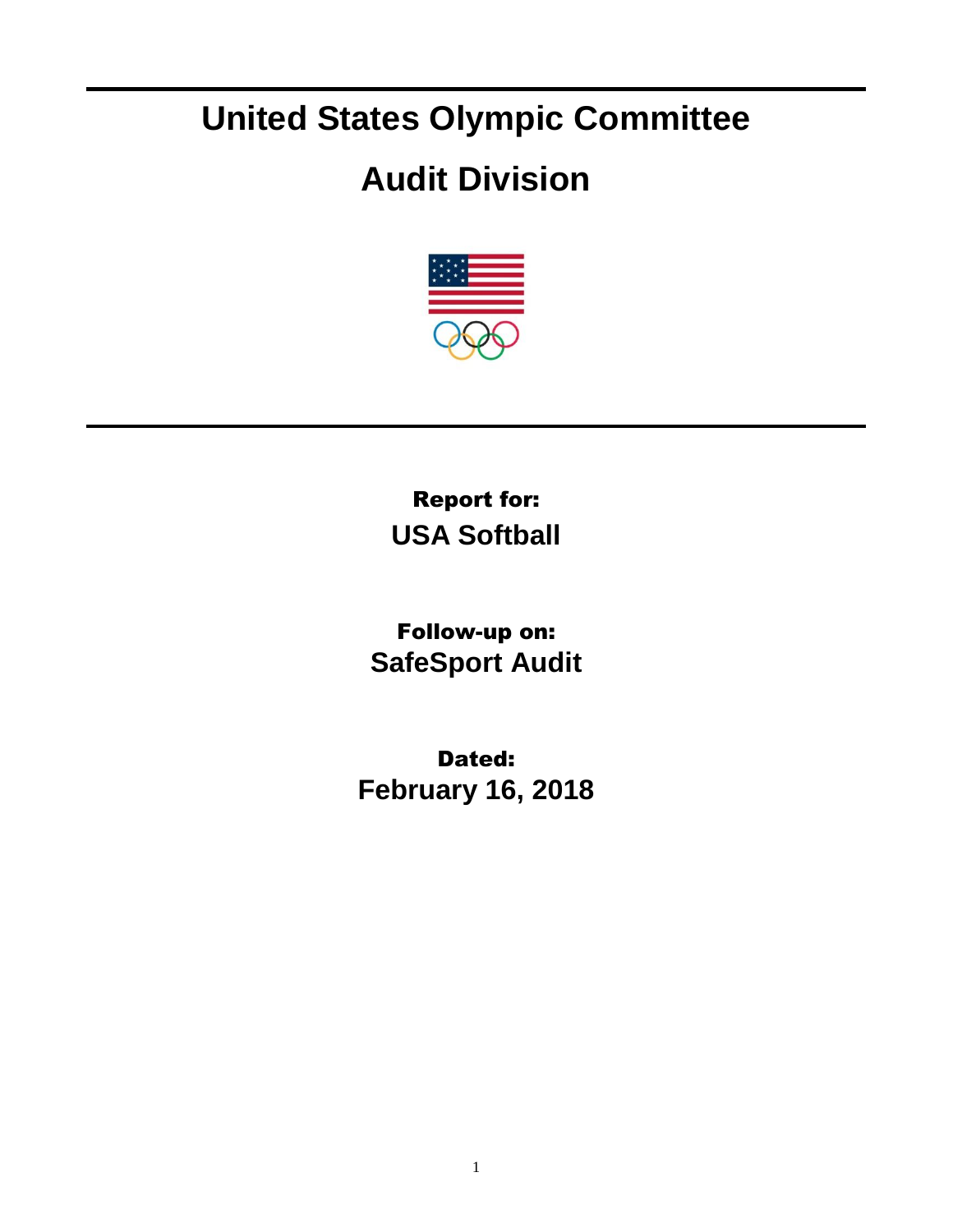UNITED STATES OLYMPIC COMMITTEE 1 Olympic Plaza Colorado Springs, CO 80909



February 16, 2018

Craig Cress Executive Director USA Softball

Dear Craig,

During the second and third quarter of 2017, Baker Tilly Virchow Krause (Baker Tilly) performed a SafeSport audit of USA Softball. The purpose of the follow-up review is to report on the status of recommendations from the SafeSport audit of USA Softball dated October 2017. Our methodology was limited to communication with USA Softball and a review of various policies provided by the organization. The Audit Division did not perform additional audit work to verify action was taken. However, SafeSport will be tested during the routine audit process going forward.

The review found that three recommendations were implemented and are considered closed. Due to the timing of Softball's coach certification process, one recommendation is in process. USA Softball is actively working to ensure and monitor that all required individuals have completed SafeSport training. The USOC will continue to follow-up on the in process recommendation.

We thank you and your staff for assisting in the follow-up review.

Sincerely,

st Julle

Bridget Toelle, CPA, CIA Ellen Senf Senior Director, Audit Staff Auditor

Ellen A Senf

cc: Scott Blackmun John Gouveia Rick Adams Steve Walker Gary Johansen Chris McCleary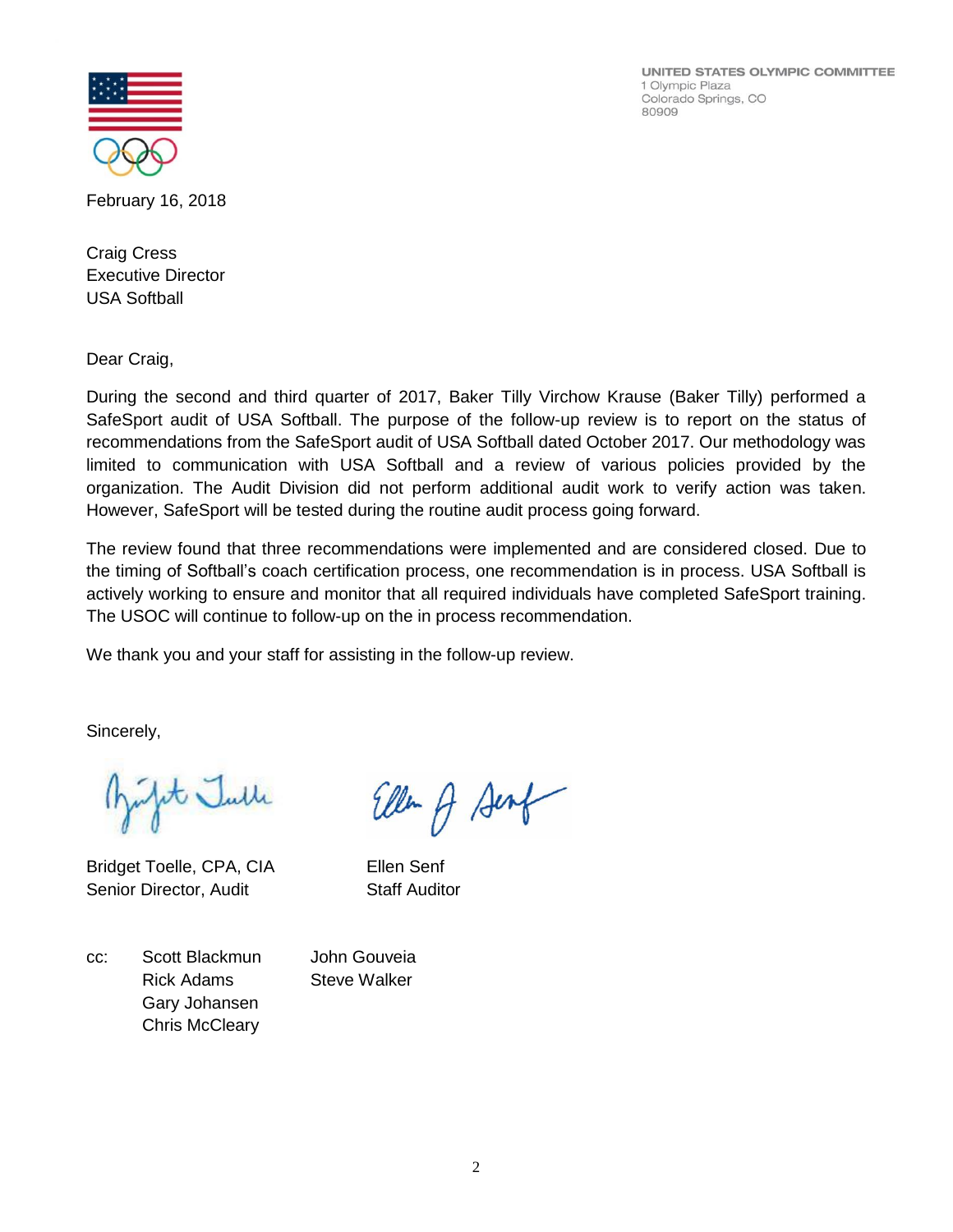

## *SafeSport Follow-up Report*

**USA Softball**

| <b>Follow-up</b>   | <b>Recommendation</b>                                                                                                                                                                                                                                                                                                                                                                                                                                                                                                                                                                                                                                                                                                                                                                                                                          | <b>Management</b>                                                                                                                                                                                                                                                                                                                                                                                                                                                                                                                                                                                                                                                                                                                                                                                                 | <b>Follow-up</b>                                                                                                                                                               |
|--------------------|------------------------------------------------------------------------------------------------------------------------------------------------------------------------------------------------------------------------------------------------------------------------------------------------------------------------------------------------------------------------------------------------------------------------------------------------------------------------------------------------------------------------------------------------------------------------------------------------------------------------------------------------------------------------------------------------------------------------------------------------------------------------------------------------------------------------------------------------|-------------------------------------------------------------------------------------------------------------------------------------------------------------------------------------------------------------------------------------------------------------------------------------------------------------------------------------------------------------------------------------------------------------------------------------------------------------------------------------------------------------------------------------------------------------------------------------------------------------------------------------------------------------------------------------------------------------------------------------------------------------------------------------------------------------------|--------------------------------------------------------------------------------------------------------------------------------------------------------------------------------|
| <b>Status</b>      |                                                                                                                                                                                                                                                                                                                                                                                                                                                                                                                                                                                                                                                                                                                                                                                                                                                | <b>Response</b>                                                                                                                                                                                                                                                                                                                                                                                                                                                                                                                                                                                                                                                                                                                                                                                                   | <b>Action</b>                                                                                                                                                                  |
| <b>Implemented</b> | USA Softball must update their<br>SafeSport-related documentation<br>and administrative materials to<br>include a grievance process as<br>documented in the Athlete Safety<br>Standards.                                                                                                                                                                                                                                                                                                                                                                                                                                                                                                                                                                                                                                                       | USA Softball agrees to update<br>its governing documents to<br>include and further refine a<br>grievance and disciplinary<br>process for SafeSport-defined<br>grievances. USA Softball will<br>set forth and administer its<br>own grievance and disciplinary<br>process for: (a) all non-<br>covered individuals against<br>whom any type of complaint is<br>alleged; and (b) for all<br>Covered Individuals against<br>whom a complaint other than a<br>complaint for sexual<br>misconduct has been alleged.<br>All complaints alleging sexual<br>misconduct against Covered<br>Individuals will be referred to<br>the Center for SafeSport for<br>administration.                                                                                                                                              | <b>USA Softball</b><br>updated its<br>education and<br>training SafeSport-<br>related<br>documentation and<br>administrative<br>materials to<br>address the<br>recommendation. |
| <b>In Process</b>  | USA Softball must require that<br>individuals it formally authorizes,<br>approves, or appoints (a) to a<br>position of authority over, or (b) to<br>have frequent contact with athletes<br>complete criminal background<br>checks and education and training<br>requirements in a timely manner and<br>before they have contact with<br>athletes to provide assurance that<br>they are educated on the<br>requirements of the Athlete Safety<br>Standards. USA Softball must<br>consistently track and verify criminal<br>background checks and education<br>and training requirements are met for<br>all Required Individuals. USA<br>Softball should review the testing<br>results and require all necessary<br>individuals to complete the<br>necessary requirements (i.e.,<br>criminal background check and/or<br>education and training). | USA Softball agrees to require<br>that all individuals that the<br>NGB formally authorizes,<br>approves, or appoints (a) to a<br>position of authority over, or<br>(b) to have frequent contact<br>with athletes, shall be required<br>to (i) complete a criminal<br>background check; and (ii)<br>complete SafeSport<br>educational training. In<br>evaluating the Report and its<br>requirements, USA Softball<br>has determined that USA<br>Softball's "Covered<br>Individuals" for purposes of<br>SafeSport compliance are as<br>follows: Covered Individuals<br>1. National Office Staff<br>2. National Teams, including:<br>a. Staff b. Coaches c. Players<br>d. Athletic Trainers e. Medical<br>Personnel f. Umpires<br>appointed by the NGB to<br>national championship events<br>or international events | <b>USA Softball is</b><br>actively working to<br>ensure and monitor<br>that all required<br>individuals have<br>completed<br>SafeSport training.                               |